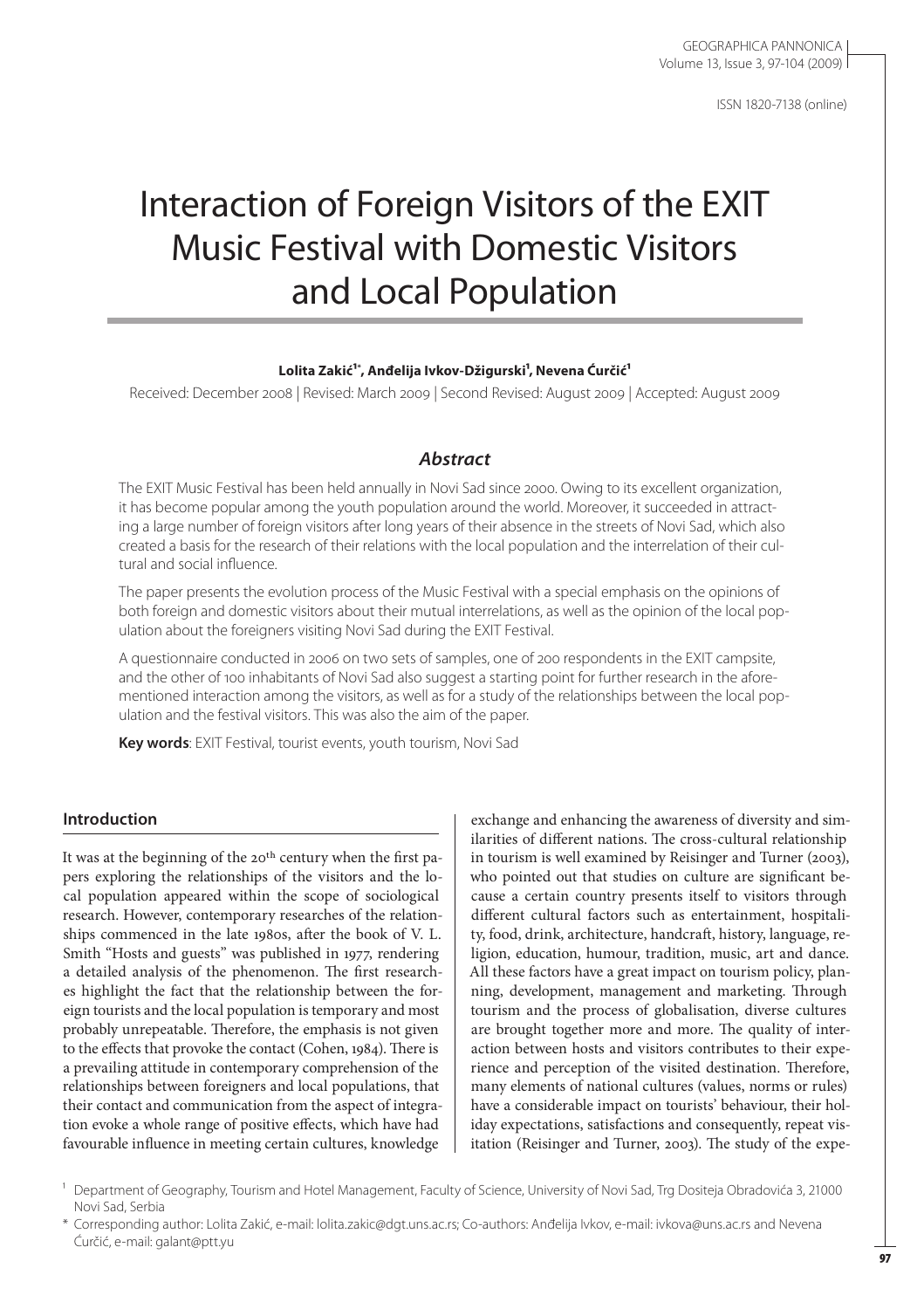rience of foreign visitors to the EXIT music festival showed that repeat visitation and coming to the Festival by recommendation of friends were frequent, as follows from the analyses of the research conducted at one of the most popular and visited music festivals in Europe. Moreover, the interaction between young people from Serbia and many countries all over the world, created positive exchange of cultural elements, which contributed to better understanding of different cultures. This fact was of great importance for Serbia, as a country known by the recent wars on the Balkan and political conflicts, because it showed that a well organized cultural event such as the EXIT music festival, can improve the image of Serbia, attract more foreign visitors year by year and make potential tourists interested in other events and tourist destinations in Serbia. Therefore, it is noticeable that the strengths of festivals and events in contemporary context, lie in their ability to congregate masses of people together under circumstances where they can share experiences and learn to look at the world through the eyes of others (Bjeljac and Curcic, 2005).

A global urge for immediate communication between different people (members of different races, nations, religions and cultures) may be labeled as *cosmopolitism*. Within their mutual interrelation, a tourist and a host tend to communicate and overcome the obstacles that separate them, which in time may lead to homogenization, i.e. loss of differences, which is considered a negative influence by numerous scientists (Čomić, 2000). However, the fact that today's tourist festivities became very popular among the contemporary special events as tourist attractions with the higher level of progress (Getz and Chayne, 1997), proves their significance. Therefore, their role is very important in exchanging culture and customs among the different social groups (Bjeljac and Curcic, 2007). The example of the EXIT Festival primarily emphasized positive aspects of mutual interaction, which was supported by the findings of the questionnaire conducted in 2006.

#### **Evolution of the EXIT Festival**

The EXIT Festival phenomenon was related to the activities conducted in October 1999 as a way of protesting against difficult social and political situation in Serbia for almost ten years. The idea of organizing a music festival came into being at the beginning of July 2000, when over 120 students organized a huge multimedia performance (concerts, debates, plays and films) which lasted for 100 days. The basic idea of this important event, primarily from its social and political aspect, was to launch young people as the introducers of democratic changes who would influence the creation of better society for the whole country, finally came into being. The following years brought favourable conditions for the EXIT Festival to gain more entertainment features with indispensable educational content, thus becoming a symbol of positive spirit, which would attract young people from all over the world and improve tourist flows in Novi Sad at the same time (Golić, 2003).

More than 600 hundred people of different professions, mostly in media, marketing and management sectors, but





*Source: Media announcement of "TIM" Marketing agency, 2006*

also in sociology, psychology, music etc. participated in the EXIT Project realization in 2001. The venue was moved to the Petrovaradin fortress, which became one of the synonyms for the event, thus confirming the ideal selection of the location, capable of hosting numerous stages with affluent contents. Owing to a large number of foreign performers and visitors, the EXIT gained international character and attracted over 250,000 visitors. In addition to high quality of music, theatre and film programme performed at seven different stages during nine days of the festival, the audience was able to enjoy in concerts, plays, films and special debates with celebrities. The successful first realization of the project of such type launched the EXIT among key cultural events in the country, with the tendency to be broadened to regional and European level due to the variety and affluence of the content.

The following year 2002, brought the increase in the number of visitors to 350,000. The number of foreign and domestic journalists reporting from the festival was 1,200, which largely contributed to the popularity of the EXIT at home and around the world. During the nine days of the Festival, numerous surveys were conducted, in which the visitors expressed their opinions upon the EXIT Festival. Over 80% of the respondents have never attended such a music festival, but they referred to music programme, entertainment and socializing as the main reasons for their arrival (www.exitfest.org). Promotion and propaganda that were conducted by the organizers of the EXIT by means of various audio-visual media (TV and radio commercials and jingles), internet presentations, graphical aids (posters, billboards, prospects and postcards), as well as public relations (participation of organizers in various TV shows and press conferences) contributed to increasing popularity of the event. Consequently, the following year 2003, brought more foreign visitors to the festival. The highest number of visitors arrived from former Yugoslav republics, then the neighbouring countries (Hungary, Slovakia and Greece), followed by significant number of visitors from Sweden, Finland, England and the USA. Both the organization quality and the performers who mainly claimed to have performed the best in their careers, reached the enviable level. It certainly attracted famous world media centres, such as MTV, which commenced the project on raising awareness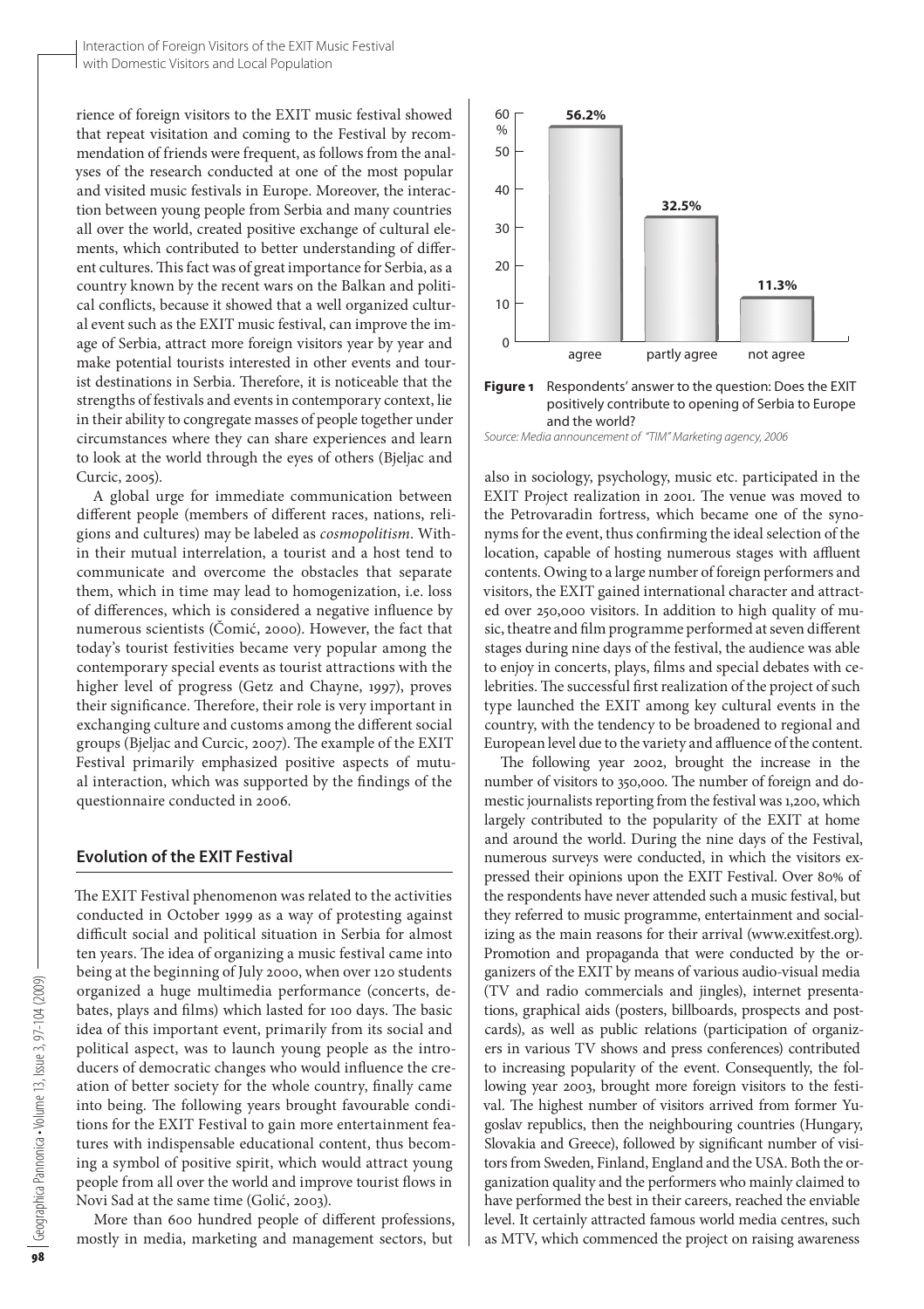|      | Official<br>number<br>of foreign<br>tourists | Official<br>number of<br>domestic<br>tourists | Official<br>number of<br>tourists in<br>total | The<br>estimation of<br>the visitors to<br><b>Exit Festival</b> |
|------|----------------------------------------------|-----------------------------------------------|-----------------------------------------------|-----------------------------------------------------------------|
| 2001 | 18.791                                       | 80.481                                        | 99.272                                        | 250,000                                                         |
| 2002 | 23.016                                       | 69.476                                        | 92.492                                        | 350.000                                                         |
| 2003 | 24.399                                       | 48.914                                        | 73.313                                        | 140.000                                                         |
| 2004 | 24.671                                       | 41.108                                        | 65.779                                        | 150,000                                                         |
| 2005 | 28.980                                       | 38.666                                        | 67.646                                        | 150,000                                                         |
| 2006 | 35.370                                       | 39.198                                        | 74.568                                        | 150.000                                                         |

**Table 1** The number of tourists in Novi Sad and the visitors to the EXIT Festival (2001-2006)

*Source: Zakic, 2006; www.exitfest.org; Statistical Yearbook, 2007*

about trafficking in the region, which supported the affirmation of the EXIT in the field of social development and education of the youth. The EXIT Festival in 2004 and 2005 followed the same quality pattern in terms of programme, organization, number of participants that exceeded 150,000 and even larger number of foreign visitors (www.exitfest.org).

More detailed information on the structure of visitors, whose number in 2006 was around 150,000 were obtained in a broad research of Novi Sad marketing agency "TIM" conducted on the sample of 1,300 respondents. According to the research, 27% of visitors in 2006 were foreign visitors, with the highest share of British (8%). Among the domestic visitors, the highest share had Novi Sad (26%). Although the organization and the programme of the Festival appealed to both foreign and domestic visitors most, their opinions about prices, services and products differed. While the majority of foreign visitors highlighted low prices as the advantage of the event, 56% of domestic visitors complained about high prices of refreshments. According to this survey, foreign visitors consider the EXIT Festival as a good quality music programme and socializing, highlighting its status in Europe as insufficiently recognized.

The organizers themselves emphasized that the obtained data confirmed the quality of the festival, according to them, as "an economic, tourism and cultural asset" for the town of Novi Sad and the country as well (public announcement of Marketing agency "TIM", 2006).

# **Social and Cultural Relationship between Foreign and Domestic Visitors**

Culturally specific features that are reflected in distinctive tradition, language, handcrafts, gastronomic features, music and architecture of various tourist destinations have become significantly growing motives of tourist visits, especially when increasing globalization and similarity of contemporary living styles are considered. High interest of visitors in culture and customs of the local population in a tourist destination are superbly achieved in their direct contacts, which further contribute to integration, familiarization and socialization of different nations (Čomić, 2000).

 Mutual social and cultural influence is inevitable in the course of local population and foreign tourists'contacts, since the tourist movements contribute to meeting different societies and areas, with a highly altering level of their differences.

However, the emphasis should be given to the tourists' behaviour during a visit to a destination that frequently does not reflect their ordinary lifestyle. It means that tourists' behaviour seems more relaxed during holidays, which is perceived in wearing casual clothes, increased food and beverages consumption, as well as in the trend of getting more entertainment. Such behaviour commonly creates a negative image of the country of their origin for the local population (Williams, 1998).

The acceptance and tolerance of tourists by a host community has been acknowledged as being vital for a successful tourism destination and is one of the major factors in tourists deciding to return to a destination, or to recommend it to friends (Lawson, Merrett & Williams, 1996).

According to Williams (1998), each arrival of foreign tourists in a local community inevitably provokes positive and negative influences that depending on the number of visitors and levels of their differences may be more or less prominent. The main positive influences refers to the increased knowledge and understanding of hosts societies and cultures, promotion of the reputation of the hosts in the world community, introduction of new values and habits practices, as well as the revitalization of traditional crafts, performing arts and rituals. Among the above-mentioned positive effects, the Exit music festival proved that the interaction between foreign and domestic visitors resulted in better understanding of Serbian culture and hospitality, increased knowledge about the country and people and meeting their habits. On the other hand, negative effects pointed out by Williams, such as debasement and the commercialisation of culture, removal of meanings and values associated with traditional customs and practices, increased tensions between imported and traditional lifestyle, erosion in the strength of the local language, new patterns of local consumption and risks of promotion of antisocial activities (gambling, drugs, violence, etc.), have not been noticeable in the case study of the EXIT music festival. What's more, the research has confirmed the production of many positive effects in mutual interaction between hosts and visitors, whereas negative effects were not significantly recognizable. These statements are supported by the questionnaire surveys conducted at the Festival in 2006, as follows in the results of the research.

## **Results of the Research and Data Processing**

## *Main tasks and aims of the research*

The main task of the research was to show the level of interaction between the foreign and domestic visitors to the EXIT Festival, as well as the attitude of local citizens to the Festival and foreigners. Moreover, the willingness to meet and interact with each other was also the question of interest for further research on the relationship between foreign and domestic visitors. Gaining knowledge about whether foreign and domestic visitors was interested in finding out information about each others' culture and tradition was also the aim of the research.

The main goal of the paper was to find out the mutual opinion of domestic and foreign visitors in order to prove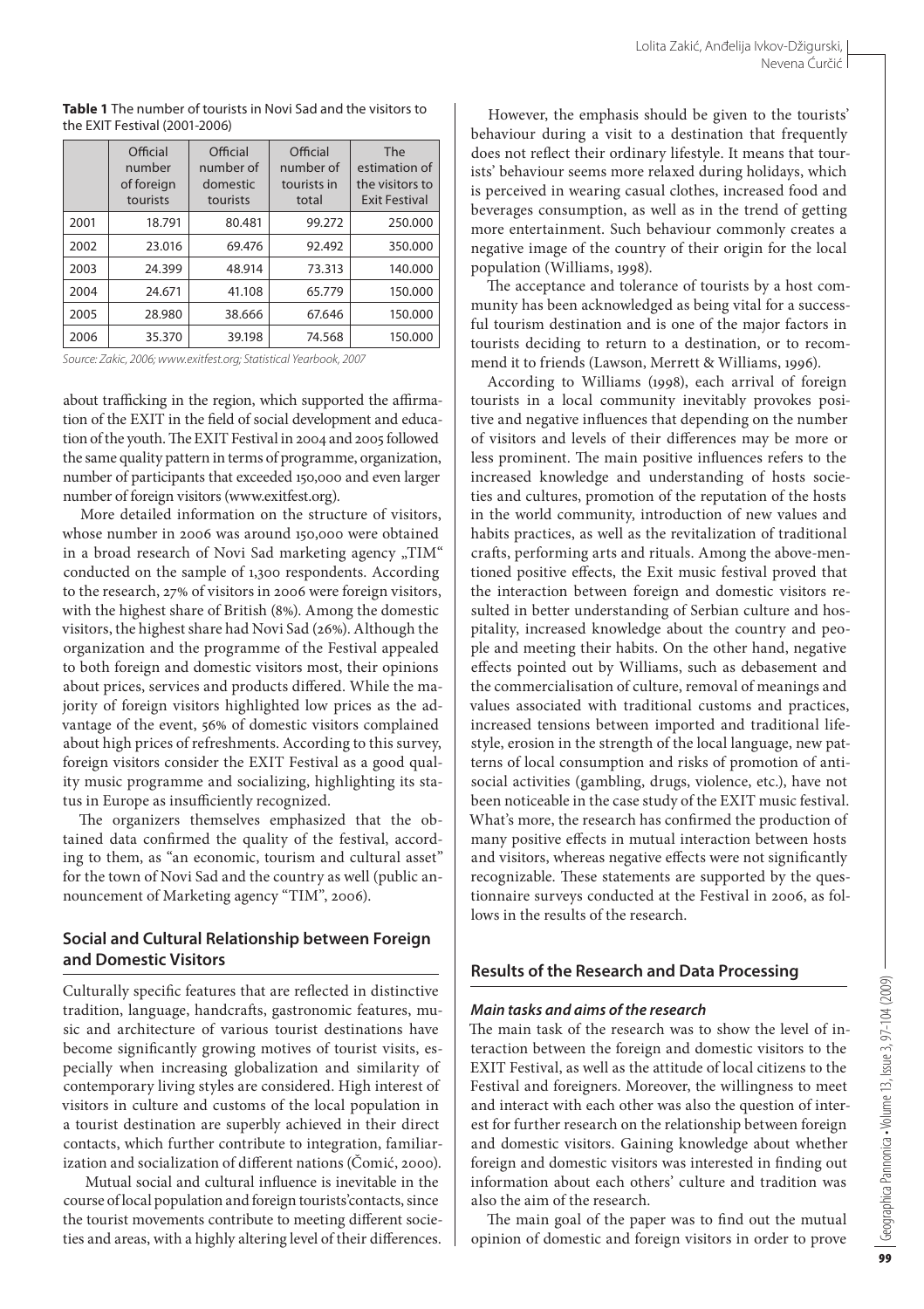Interaction of Foreign Visitors of the EXIT Music Festival with Domestic Visitors and Local Population



**Figure 2** The number of visitors at the EXIT camp by countries in 2006 *Source: Official statistic of EXIT campsite, 2006*

whether they are ready to interact with each aother. Finally, finding out the willingness of foreigners to visit Serbia again, was one of the aims of the research as well.

#### *The sample of the research*

Survey was mostly conducted in the EXIT camp, where visitors from Europe, America and Australia were accommodated. Within the camp, they had the opportunity to socialize and provide answers to the questions asked in the survey. The questionnaire consisted of 13 questions, which the respondents answered on the spot, adding extra information or commenting according to their impressions. The paper renders statistical analysis of the data and their description on the appropriate sample of 100 foreign and 100 domestic visitors of the Festival. Apart from that, the survey was also conducted in Novi Sad where 100 local respondents were surveyed according to the same principle of the questionnaire.

The total number of visitors in the EXIT camp in 2006 was 4,718, out of which 1,429 visitors arrived from Serbia (30%). The remaining number of foreign visitors arrived from different countries, mainly from the Netherlands, Bosnia and Herzegovina, Slovenia, FYR Macedonia, Ireland, etc. (Figure 1).

#### *Impressions and attitudes of foreign visitors to the EXIT Festival*

**The structure of the foreign respondents** shows, that out of the total of 100, more than half arrived from the UK (55), then followed the young population from former Yugoslav republics (11), Australia and New Zealand (9), Hungary, Greece, the Netherlands, Norway and other European countries. The majority of the respondents (77%) were first-time visitors in Serbia. From the aspect of widening positive opinion about the Festival and Serbia abroad, there was a significant percentage of visitors arriving to the EXIT due to their friends'



at the EXIT Festival

*Source: Questionnaire conducted by the authors of the paper, 2006*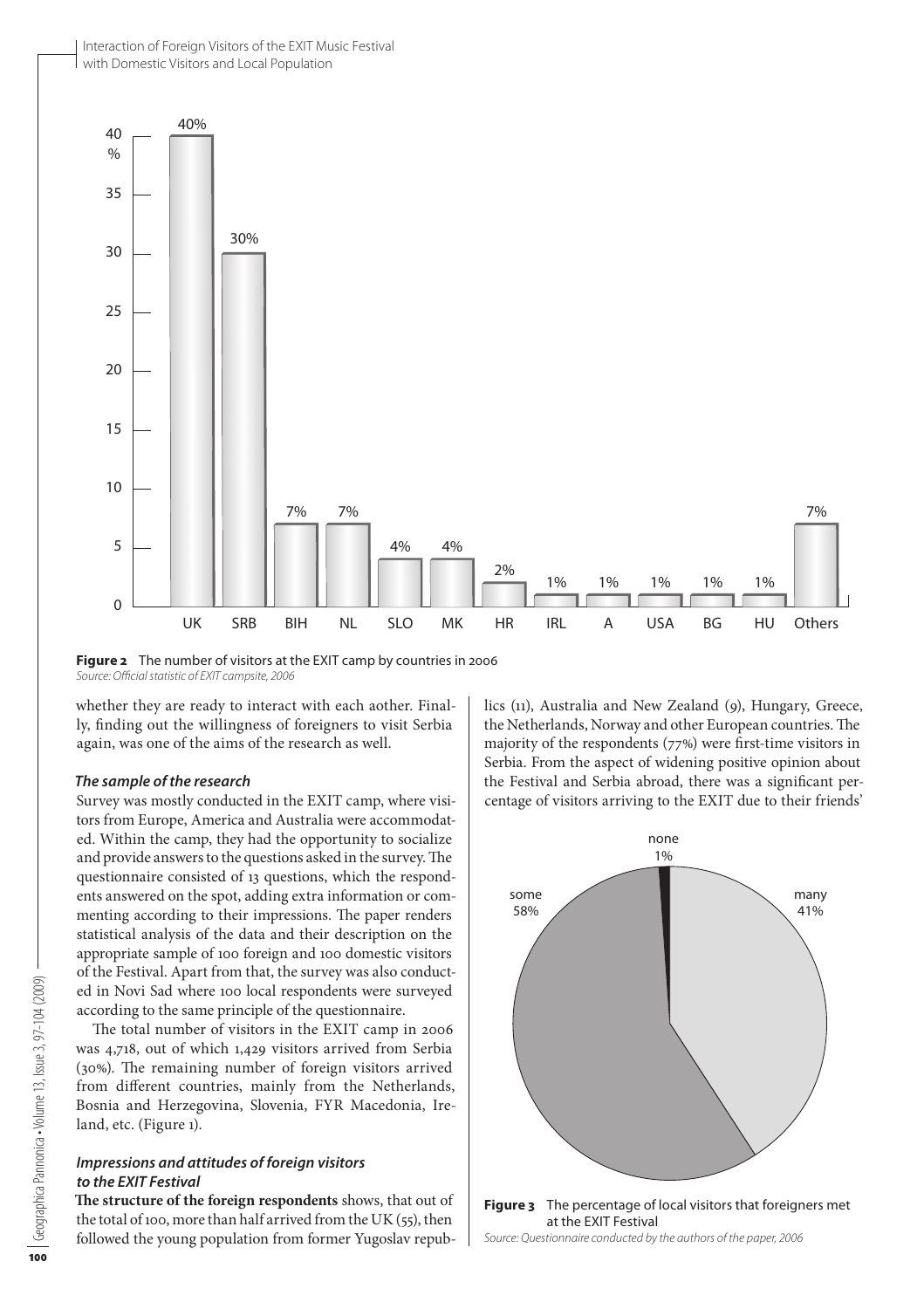proposal (65%), whereas others were informed through the Internet (20%), radio (10%) and TV channels (5%).

Half of the respondents were students (51%), then the employed (46%) with mean age of 23.6 of all visitors.

Almost all foreign visitors had a chance of meeting some domestic visitors, the deviation was only in the number of new acquaintances, 58% of foreign respondents met only several domestic visitors, whereas 41% of foreign respondents met many domestic visitors. The percentage of foreign visitors who returned to their countries without meeting any local visitors was only 1%. The impressions of foreigners concerning the behaviour and attitude of domestic visitors were mainly positive (Figure 4). Additional opinions of foreign visitors about domestic visitors included the following: *friendly, hospitable, nice, like to have fun,* and *seem happy*. Mixing with domestic visitors most of foreign visitors found useful to learn about Serbia, its culture and customs, whereas only 6% of foreign visitors exhibited low level of interest in learning something about Serbia.

Apart from the direct contact of foreign and domestic visitors to the Festival, significant segment of the research was the part referring to the level of satisfaction of foreign visitors with their experiences during their stay, as well as their knowledge of Serbia prior to the arrival. Results of the respondent's overall perceived level of satisfaction with the Festival organization indicated that 72% of respondents were satisfied, which may further influence the positive image of Serbia abroad and consequently the increased arrival of visitors in the following years.

Not only the Festival organization, but also the unique advantages were the hospitality of hosts and opportunities of meeting new people were highlighted by 40% of the respondents.

As far as the knowledge of other places and tourist attractions in Serbia is concerned, it should be emphasized that 81% of respondents are familiar with Belgrade only, whereas other towns, mountain and spa centres, were known to an insignificant percentage of respondents (under 10%), mainly from former Yugoslav republics. The only association with Serbia that all the respondents were familiar with was the war in the near past. On the one hand, the war relatedness had negative influence on the opinion of foreign visitors concerning Serbia in general. On the other hand, the figures that 86% of the respondents would visit the EXIT the following year and 39% of the respondents would visit other destinations in Serbia, prove that meeting and socializing with domestic visitors, foreigners receive positive image of the mentality of the local population. Thus, it may be concluded that through this they receive encouragement to visit other tourist destinations in Serbia (Questionnaire survey, 2006).

According to the results of the survey, it is obvious that foreign visitors were eager to meet domestic visitors, share their views with them and learn about the culture and habits in Serbia. Similarly, the survey conducted in Australia at the sport event, which gathered different nations from all over the world, showed that the respondents with dissimilar cultural backgrounds were more likely to agree that learning about specific cultural aspects were important. These findings demonstrate the role of culture within the context of in-



**Figure 4** Opinions of foreign visitors about domestic visitors to the EXIT Festival

ternational events and validate the use of Hofstede's (1980) cultural clusters in comparing cultural based variables (Funk and Bruun, 2007). Moreover, the fact that the majority of foreign visitors would come to the Festival the next year, willing to recommend it to their friends, proves that they had a great time and liked the atmosphere, as well as the hospitality of the locals. These aknowledgements are very significant not only for the Festival itself , but also for the future development of tourism in Serbia. Namely, the positive attitude about the Festival and the intention of foreign tourists to revisit Serbia are esential for building up the image of Serbia as a tourist destination, which was distorted by the unstable political and economic situation during the 90's. *Source: Questionnaire conducted by the authors of the paper, 2006*

#### *Opinions of Domestic Visitors about Foreign Visitors to the EXIT Festival*

Domestic visitors of the EXIT Festival also expressed their opinions on the foreign visitors in the questionnaire. The importance of expressing the attitude towards the foreign young population visiting the event was highlighted by the fact that majority of domestic young population had the first time opportunity to meet foreign people, since they did not have the possibility of travelling abroad and experience the relationships between local population and tourists there.

**The structure of domestic visitors** was similar to foreigners' which means that the mean age of 100 respondents was 23.5, whereas there are deviations in the number of employed and students. Explicitly, the dominance of students and pupils was observed within the domestic group of respondents (71%), whereas the employed made only 21%, which made a half of the percentage within the foreign group of respondents. Almost half of the domestic respondents (44%) arrived to the Festival from Novi Sad and Belgrade and the remaining percentage from other places in Vojvodina and Serbia. A major aspect of integration with foreign visitors for Serbian young population was the knowledge of foreign languages, as a base for successful communication.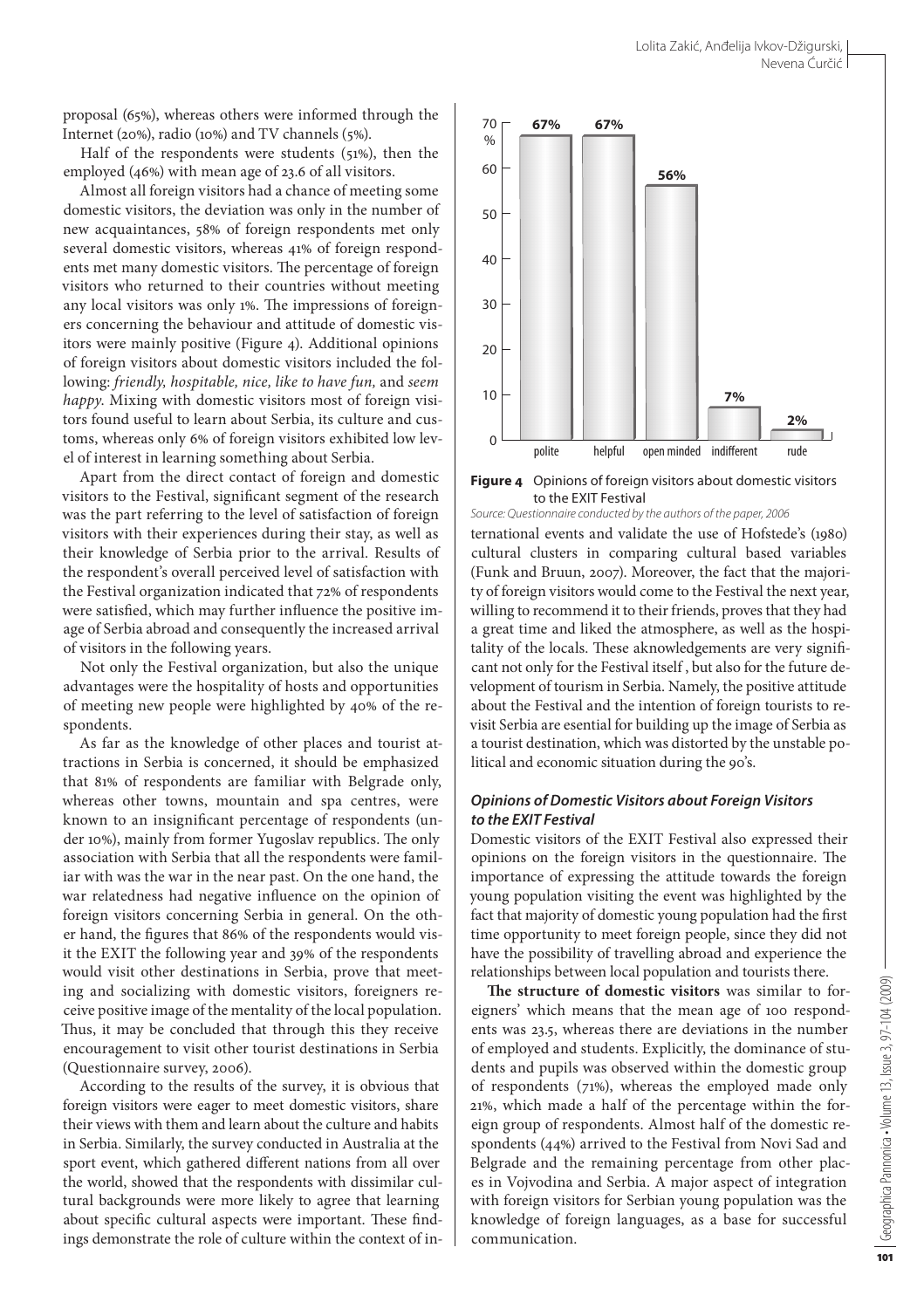

**Figure 5** The answer to question if the serbian visitors have found out something about the culture of foreign visitors to the Exit Festival

*Source: Questionnaire conducted by the authors of the paper, 2006*

Majority of the respondents reported to speak excellent English (34%) or to have average knowledge of English (51%), whereas a smaller number reported the knowledge of other foreign languages: French, German, Spanish, Swedish, etc. The findings demonstrate that foreign language knowledge was not a restrictive factor in socializing domestic and foreign visitors to the EXIT Festival. It has to be noted that 78% of the respondents answered that they met foreigners from different countries. The opinions reported by the domestic visitors upon the foreign visitors were the following: *friendly* (65%), *open-minded* (40%) and *polite* (38%), followed with 3% as *non-communicative,* or *rude* (6%). Individual remarks of respondent also included attributes *civilized* and *cheerful*.



**Figure 6** Opinions of domestic visitors about foreign visitors to the EXIT Festival

*Source: Questionnaire conducted by the authors of the paper, 2006*

To the question whether foreign youth are more *openminded* than Serbian youth, majority of the respondents reported that the open-mindedness is almost equal, only a small percentage (9%) experienced foreigners as *unapproachable*, followed by 31% who reported that foreigners are more *open-minded*. Mainly the respondents who had travelled abroad and made contacts with foreign people held such opinion. Through socialization with foreigners, most of the domestic visitors (80%) learned about culture, customs and the foreign country, whereas a certain number of domestic visitors (20%) reported low interest in obtaining the information.

Young population group who responded that they did not have the opportunity to travel abroad, according to the findings, learned the most about foreigners, since they were motivated to obtain knowledge about the life and circumstances outside Serbia. For many domestic visitors, coming to the festival was the first chance to intaract with young people from all over the world, so many of them took the advantage of such opportunity. From the social point of view, these contacts were useful for positive cross-cultural changes, through conversation and socialization, which helped domestic visitors to gain new experiences and knowledge about different nations and cultures. A supportive issue to the findings in the questionnaire is the fact that similar values and priorities are shared among the foreign young population, e.g. socializing, visiting new and attractive destinations, as well as high-quality entertainment. Similarly, to foreign visitors, domestic visitors highlighted the superb organization of the Festival (66%), followed by the opportunity of meeting new people (56%) and socializing with foreigners.

# *The Opinion of the Local Population on Foreign Visitors and the EXIT Festival*

**The structure of the respondents of local population of Novi Sad was the following:** the mean age was 32, 8%, the percentage of employed were 71, 14% were students and the rest of the respondents were unemployed. The research was conducted in Novi Sad and its vicinity, by the same principle as the research at the EXIT camp.

Novi Sad, similarly to most of the towns in Serbia, has not had the opportunity of receiving a larger number of foreign tourists in a shorter portion of time for the past fifteen years. Majority of foreign visits were business oriented or short excursions of smaller groups, being neither highly perceived by the local population, nor giving the locals the possibility of contacting the foreigners and learning about their culture. The EXIT Music Festival was the first to attract thousands young visitors not only from Europe, but also from distant continents of America and Australia. Owing to this event, the bustling streets of Novi Sad were packed with completely new vibrant atmosphere for several days, which was reported as a positive issue by the respondents.

Half of the respondents from Novi Sad and its surroundings reported that they met foreign tourists visiting the Festival. Nearly 77% of the population of Novi Sad reported the foreigners as *friendly*, *polite* and *communicative*, which supported their readiness to make contacts. However, there was a positive impact on population awareness to overcome the blockade and isolation towards foreign countries,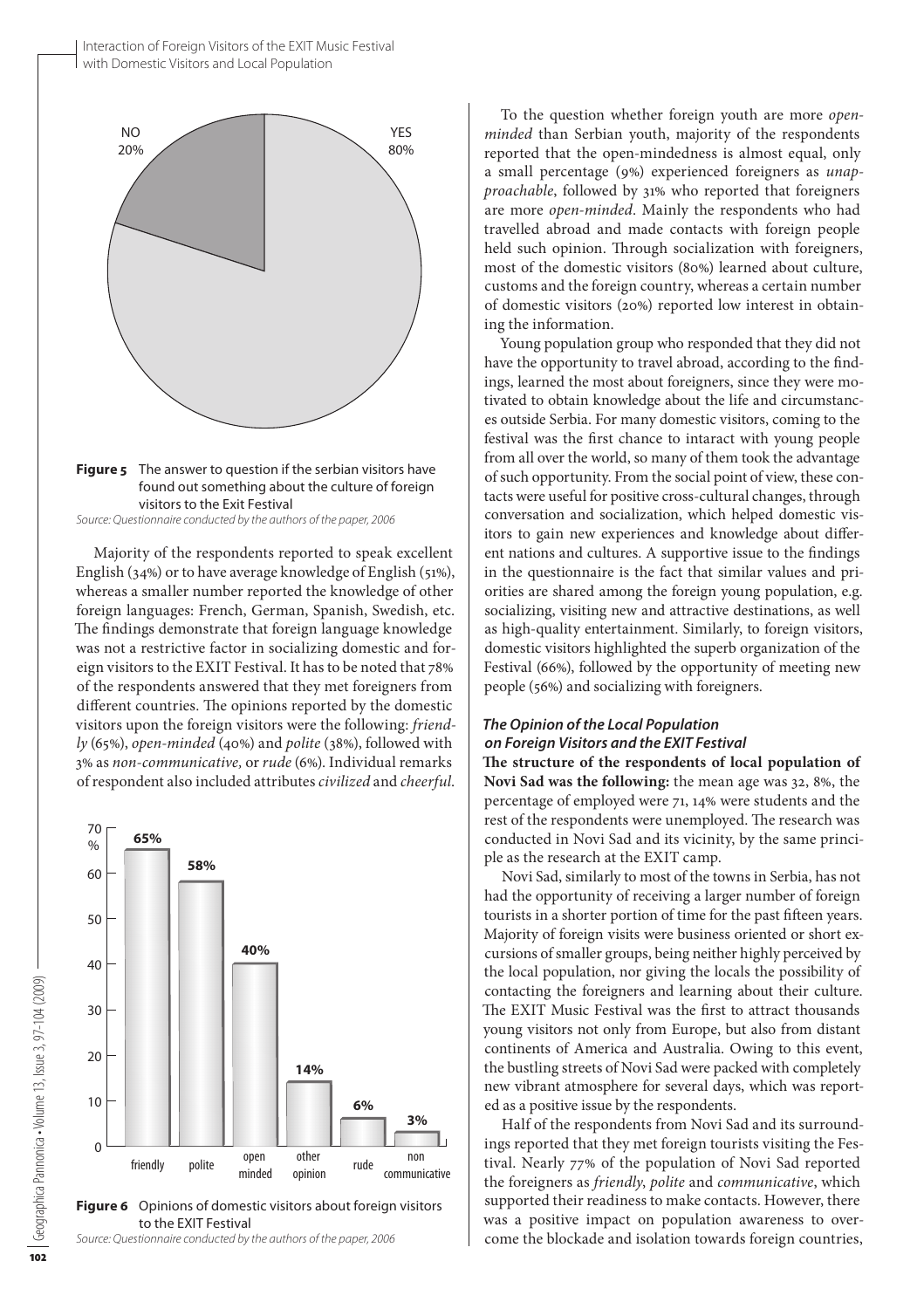which existed as the result of general political and social circumstances. Despite this, half of the respondents who live in Novi Sad and its vicinity reported that foreigners are much more *open-minded* and *friendlier* than domestic population, whereas the other half reported them to have approximately equal qualities.

Through their contacts with foreign visitors, the local population mainly learned basic facts about the country and the culture of the contacted foreigners. Apart from contacts, the local population perceived the advantages of foreign tourists' arrivals generally in development of tourism and money flow. They also underlined that it might *"raise tourism awareness of the local population to a higher level", "diminish their xenophobia", "introduce a wealthier society", "bring cosmopolitan spirit", "develop tourism, communication, friendship"*, which are highly supportive issues for the positive attitudes of the local population towards the foreign visitors. Still, a small percentage of the respondents (10%) exhibited low level of interest for socializing with foreigners, which supports the hypothesis that a certain portion of the population is unready to accept the openness towards the world being unaware of integration advantages for both individuals and the country. However, negative effects that mass events can cause to the local community, such as commercialisation of culture, decreasing the value of traditional customs and practices, promotion of antisocial activities and tensions between imported and traditional lifestyle, were not noticed by the local residents, who tried to make the best of this popular event, not only in social, but also in economic sense, recognizing its advantages. The explanation of such attitude of local community, who proved to be tolerant to the foreign visitors during the festival, probably stems from the fact that the isolation during the 90's, there were not many foreign tourists on the streets of Novi Sad, so the locals welcome the chance to meet them during the festivals and to feel the atmosphere of crowded streets of cheerful young tourists.

#### **Discussion**

Cross-cultural interaction in which the foreign and domestic visitors of the EXIT music festival took part, was very significant from different cultural and social point of views, regarding the positive experience and knowledge that both group of youngsters gained. Namely, owing to the Festival, the foreign visitors were given the opportunity to capture the real image of not only the population of Novi Sad, but also the visitors from the entire Serbia. This is essential because Serbia has been assigned a negative image within the context of war activities in the former Yugoslavia since 1992.

The negative image of Serbia has been confirmed by the data obtained in the questionnaire conducted during the Festival, where over 90% of the respondents from Western Europe, America and Australia reported the recognition of Serbia only by issues such as war, poverty, instability and aggression (Marketing agency "TIM", 2006). However, the visitors' impressions of Serbia after the Festival were completely positive, which also meant the excellent Festival, good organization and outstanding entertainment. This attitude might have a great impact on future visits of foreign



**Figure 7** Opinions of the local population about the visitors to the EXIT Festival *Source: Questionnaire conducted by the authors of the paper, 2006*

tourists to the Festival and Serbia as well and on spreading positive word-of-mouth, as the best marketing tool for creating a favourable image of this destination. Moreover, the

recognition of Vojvodina and Novi Sad as a well known tourist destination on the international tourist market, is possible through the promotion and sale of tourist packages and offers of the most attractive tourist products, such as the Exit music Festival (Dragin et al., 2007). Besides producing a positive image of Serbia and Vojvodina, the organization of an event such as the EXIT, created the opportunity of promoting cultural and natural assets of Serbia, which have been formerly neglected. Thus, the advantages of visiting the Festival (Novi Sad and Serbia), generally became prominent on a yearly basis related to the increase in the number of tourists. Serbia, as a novel destination on the western market with its new brand, the EXIT Festival, offers excellent low cost entertainment in authentic ambience of Petrovaradin fortress. Furthermore, Serbia was a challenge for numerous foreign visitors who received a positive feedback and turned into the best promoters of the EXIT Festival in their countries of origin. The findings of the questionnaire in 2006 also demonstrated that 65% of the respondents visited the Festival due to their friends' proposal. Generally, visitors from Eastern Europe possessed better knowledge and opinion of Serbia contrasted to visitors from Western Europe. We can say that currently less developed countries anticipate tourism as the initiator of their development (increase of employment, development of economy, income increase, especially foreign tourism, increase the national income (Ivkov et al., 2007). Positive effects of the EXIT music festival, which gathers a large number of foreign visitors, are primarily reflected within the opportunity of opening towards the world, as well as the possibility of increasing income in tourism industry which would lead to the local community development. As far as negative impacts are concerned, according to Williams (1998), such as culture commercialisation, reduction of traditional cus